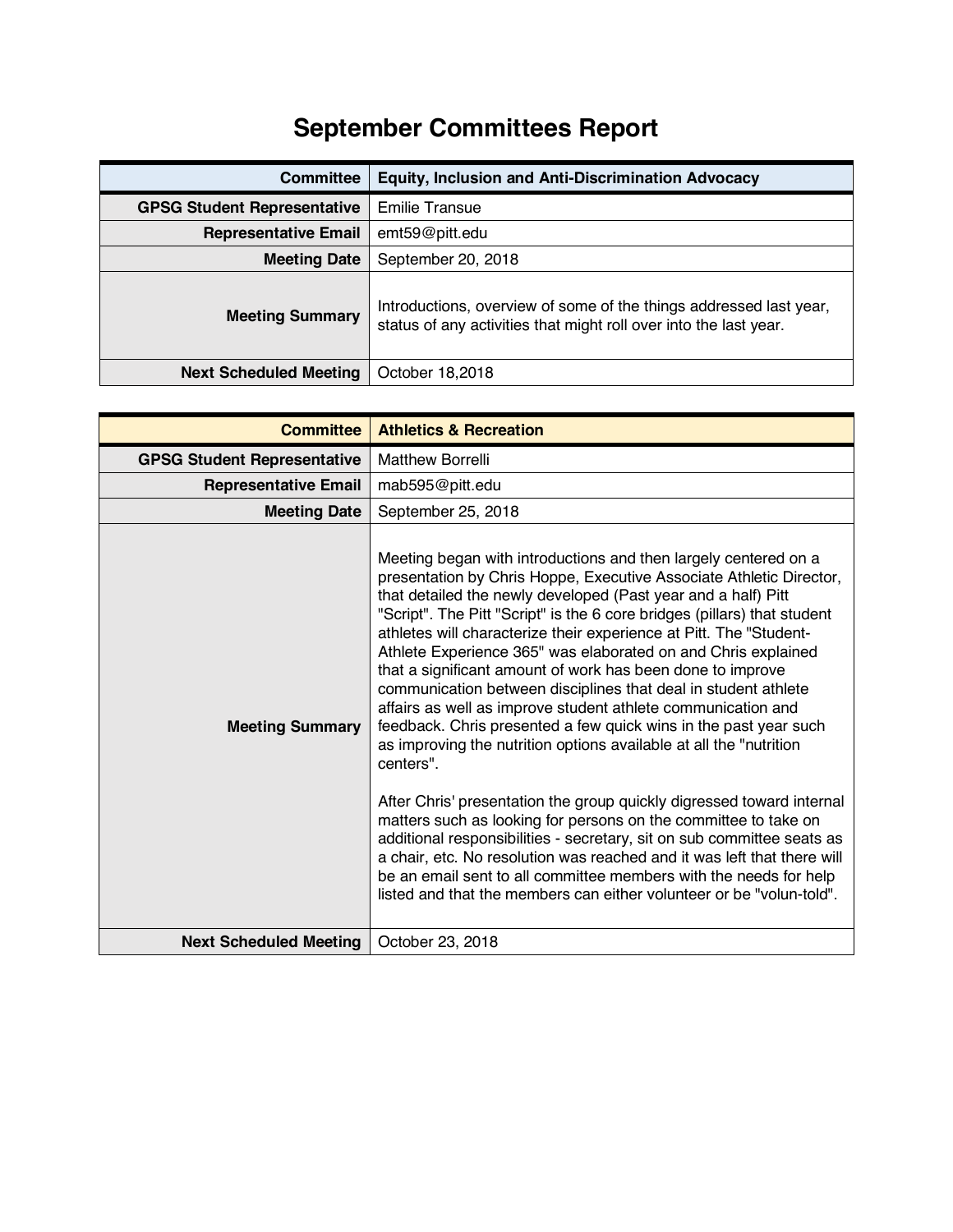| <b>Committee</b>                    | <b>University Council on Graduate Study</b>                                                                   |
|-------------------------------------|---------------------------------------------------------------------------------------------------------------|
| <b>GPSG Student Representatives</b> | Suraj Subramanian                                                                                             |
| <b>Representative Email</b>         | sus118@pitt.edu                                                                                               |
| <b>Meeting Date</b>                 | September 18, 2018                                                                                            |
| <b>Meeting Summary</b>              | The council formally met with the Provost. There was a long<br>discussion regarding certificate requirements. |
| <b>Next Scheduled Meeting</b>       | October 15, 2018                                                                                              |

| <b>Committee</b>                   | <b>Senate Research</b>                                                                                                                                                                                                                                                                                                                                                                                                                                                                                                                                                                                                                                                                                                                                                                                                                                                                                                                                                                                                                                                                                                                                                                                                                                                                                                                                                                                                                                                                                                                                                                                               |
|------------------------------------|----------------------------------------------------------------------------------------------------------------------------------------------------------------------------------------------------------------------------------------------------------------------------------------------------------------------------------------------------------------------------------------------------------------------------------------------------------------------------------------------------------------------------------------------------------------------------------------------------------------------------------------------------------------------------------------------------------------------------------------------------------------------------------------------------------------------------------------------------------------------------------------------------------------------------------------------------------------------------------------------------------------------------------------------------------------------------------------------------------------------------------------------------------------------------------------------------------------------------------------------------------------------------------------------------------------------------------------------------------------------------------------------------------------------------------------------------------------------------------------------------------------------------------------------------------------------------------------------------------------------|
| <b>GPSG Student Representative</b> | <b>Beverly Conrique</b>                                                                                                                                                                                                                                                                                                                                                                                                                                                                                                                                                                                                                                                                                                                                                                                                                                                                                                                                                                                                                                                                                                                                                                                                                                                                                                                                                                                                                                                                                                                                                                                              |
| <b>Representative Email</b>        | bconrique@pitt.edu                                                                                                                                                                                                                                                                                                                                                                                                                                                                                                                                                                                                                                                                                                                                                                                                                                                                                                                                                                                                                                                                                                                                                                                                                                                                                                                                                                                                                                                                                                                                                                                                   |
| <b>Meeting Date</b>                | September 28, 2018                                                                                                                                                                                                                                                                                                                                                                                                                                                                                                                                                                                                                                                                                                                                                                                                                                                                                                                                                                                                                                                                                                                                                                                                                                                                                                                                                                                                                                                                                                                                                                                                   |
| <b>Meeting Summary</b>             | Intellectual property (IP):<br>IP form is getting revised to abide with the Bayh-Dole Act to bring<br>us into compliance. This version of the form does that by sculpting<br>things down. Although it's being edited, it was operational before.<br>The form covers works of scholarship covered under copyright and<br>does not change ownership of intellectual property. This is all with<br>the caveat that our intellectual property policy can't be fixed with<br>one form. The next step is to review our intellectual property policy<br>as a whole. This form will be rolled out in a week and faculty will<br>have to sign this new form, so the Senate Research Committee will<br>send the form to deans and assistant deans who will then inform<br>faculty.<br>NSF rolled out a new policy a week ago where the research office<br>at Pitt (and research offices at respective universities) will have to<br>report any sexual misconduct/harassment/assault instances that<br>have been reported to Title IX offices when PIs and co-PIs apply for<br>NSF funding. This is the first federal agency to institute such a<br>policy, so universities across the country are trying to operationalize<br>this new policy with their respective Title IX offices. We'll have more<br>information as to how this will be operationalized at Pitt and other<br>universities.<br>Representative would like feedback on the following:<br>Do grad students want to be involved in discussions with the<br>Senate Research Committee and the Title IX office with how the<br>new NSF policy is operationalized? |
| <b>Next Scheduled Meeting</b>      | October 26, 2018                                                                                                                                                                                                                                                                                                                                                                                                                                                                                                                                                                                                                                                                                                                                                                                                                                                                                                                                                                                                                                                                                                                                                                                                                                                                                                                                                                                                                                                                                                                                                                                                     |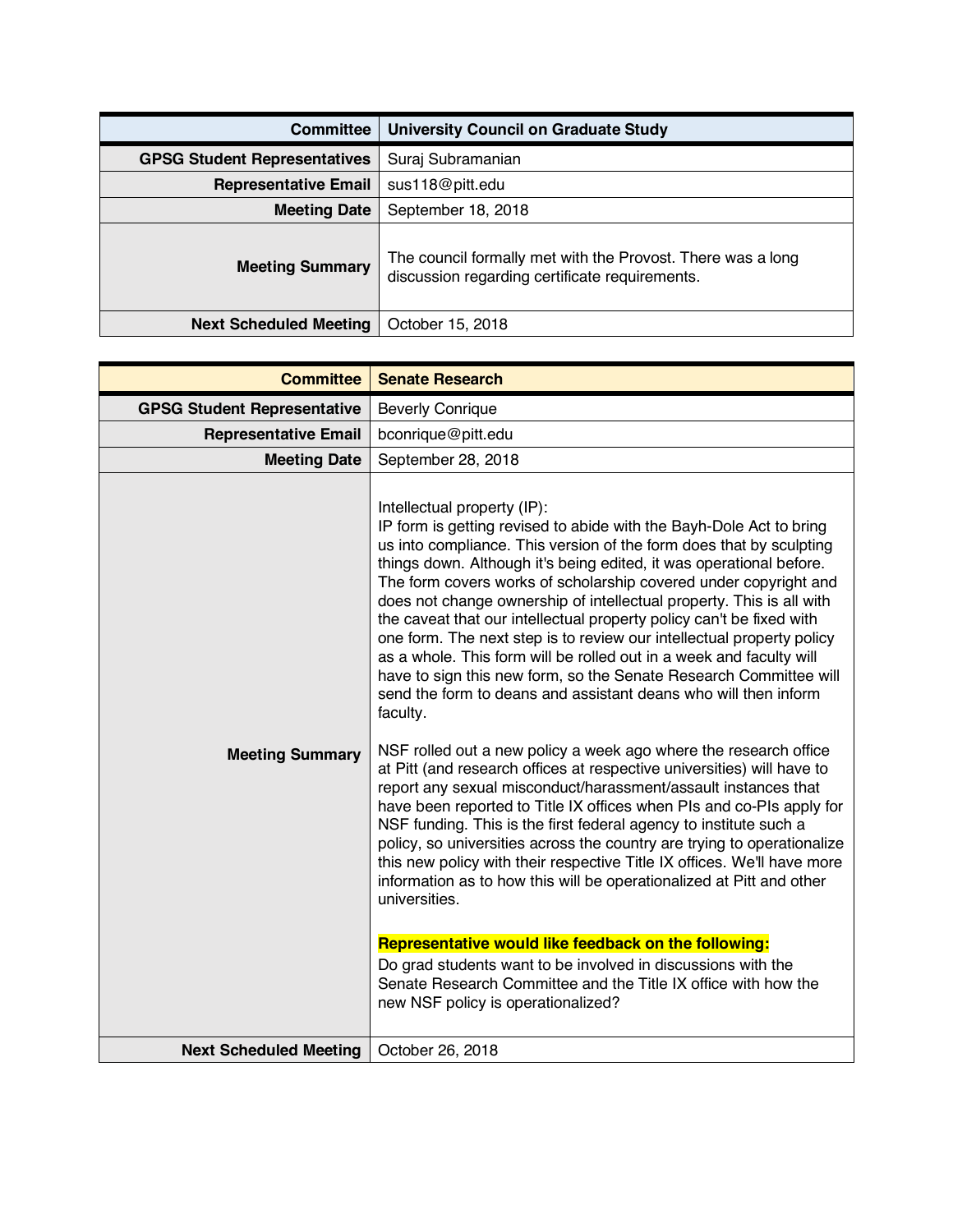| <b>Committee</b>                    | <b>Senate Computer Usage</b>                                                                                                                                                                                                                                                                                                                                                                                                                                                                                                                                                                                                                                                                                                                                                                                                                                                                                                                                                                                                                                                                                                                                                                                                                                                                                                                                                                                                                                                                                                                                                                                                                                                                                                                                                                                                                                                                                                                                                                                                                                                                           |
|-------------------------------------|--------------------------------------------------------------------------------------------------------------------------------------------------------------------------------------------------------------------------------------------------------------------------------------------------------------------------------------------------------------------------------------------------------------------------------------------------------------------------------------------------------------------------------------------------------------------------------------------------------------------------------------------------------------------------------------------------------------------------------------------------------------------------------------------------------------------------------------------------------------------------------------------------------------------------------------------------------------------------------------------------------------------------------------------------------------------------------------------------------------------------------------------------------------------------------------------------------------------------------------------------------------------------------------------------------------------------------------------------------------------------------------------------------------------------------------------------------------------------------------------------------------------------------------------------------------------------------------------------------------------------------------------------------------------------------------------------------------------------------------------------------------------------------------------------------------------------------------------------------------------------------------------------------------------------------------------------------------------------------------------------------------------------------------------------------------------------------------------------------|
| <b>GPSG Student Representatives</b> | Maura McCall                                                                                                                                                                                                                                                                                                                                                                                                                                                                                                                                                                                                                                                                                                                                                                                                                                                                                                                                                                                                                                                                                                                                                                                                                                                                                                                                                                                                                                                                                                                                                                                                                                                                                                                                                                                                                                                                                                                                                                                                                                                                                           |
| <b>Representative Email</b>         | mccallm@pitt.edu                                                                                                                                                                                                                                                                                                                                                                                                                                                                                                                                                                                                                                                                                                                                                                                                                                                                                                                                                                                                                                                                                                                                                                                                                                                                                                                                                                                                                                                                                                                                                                                                                                                                                                                                                                                                                                                                                                                                                                                                                                                                                       |
| <b>Meeting Date</b>                 | September 28, 2018                                                                                                                                                                                                                                                                                                                                                                                                                                                                                                                                                                                                                                                                                                                                                                                                                                                                                                                                                                                                                                                                                                                                                                                                                                                                                                                                                                                                                                                                                                                                                                                                                                                                                                                                                                                                                                                                                                                                                                                                                                                                                     |
| <b>Meeting Summary</b>              | Marty Levine (reporter) will attend meetings. Committee discussed<br>update of name and mission statement of the committee, since<br>scope of committee is more than computer usage and part of the<br>statement was outdated. Pitt Chief Information Officer, Jinx<br>Walton, reported on CSSD updates. Safelinks in place to prevent<br>malicious links from being sent through email. If malicious, it will<br>block otherwise it is a long URL to show source. There were<br>complaints you don't see the original link. Microsoft will adjust so if<br>you hover, you'll see the original link. This has changed for web-<br>based clients, but for Outlook clients, it should be in place in<br>October. Several months ago, CSSD began IT assessment of<br>how University utilized technology. They are wrapping up<br>information from consultants, collected surveys, interviewed<br>faculty, staff, students, researchers, etc. Topics: governance, IT<br>staffing, technology services and financing, for example, 19<br>schools provide help desk support other than CSSD. No date yet<br>for release of this report. CSSD reviewed password managers to<br>help students, staff, and faculty use and store more secure<br>passwords. If you can have ppl use the password manager, you<br>could have them generate safer and specific passwords<br>or there may be different credentials that you need to use for work<br>or school.<br>Student computing lab renovation: use hasn't decreased, but<br>students asked for work areas for their own devices. There are<br>renovation plans, and Ground floor labs in CL are done.<br>Enterprise Relationship Management System: Institutional<br>Advancement began to use this. IT service desk uses Salesforce<br>to manage help desks to have a central software and helps to<br>develop knowledge bases. ReadGreen: looking for replacement.<br>Campaign Monitor is being trialed.<br>Cyber security month in Oct-Cyberscare house on Halloween.<br>Security awareness training courses on technology site are free<br>and recommended. |
| <b>Next Scheduled Meeting</b>       | October 19, 2018                                                                                                                                                                                                                                                                                                                                                                                                                                                                                                                                                                                                                                                                                                                                                                                                                                                                                                                                                                                                                                                                                                                                                                                                                                                                                                                                                                                                                                                                                                                                                                                                                                                                                                                                                                                                                                                                                                                                                                                                                                                                                       |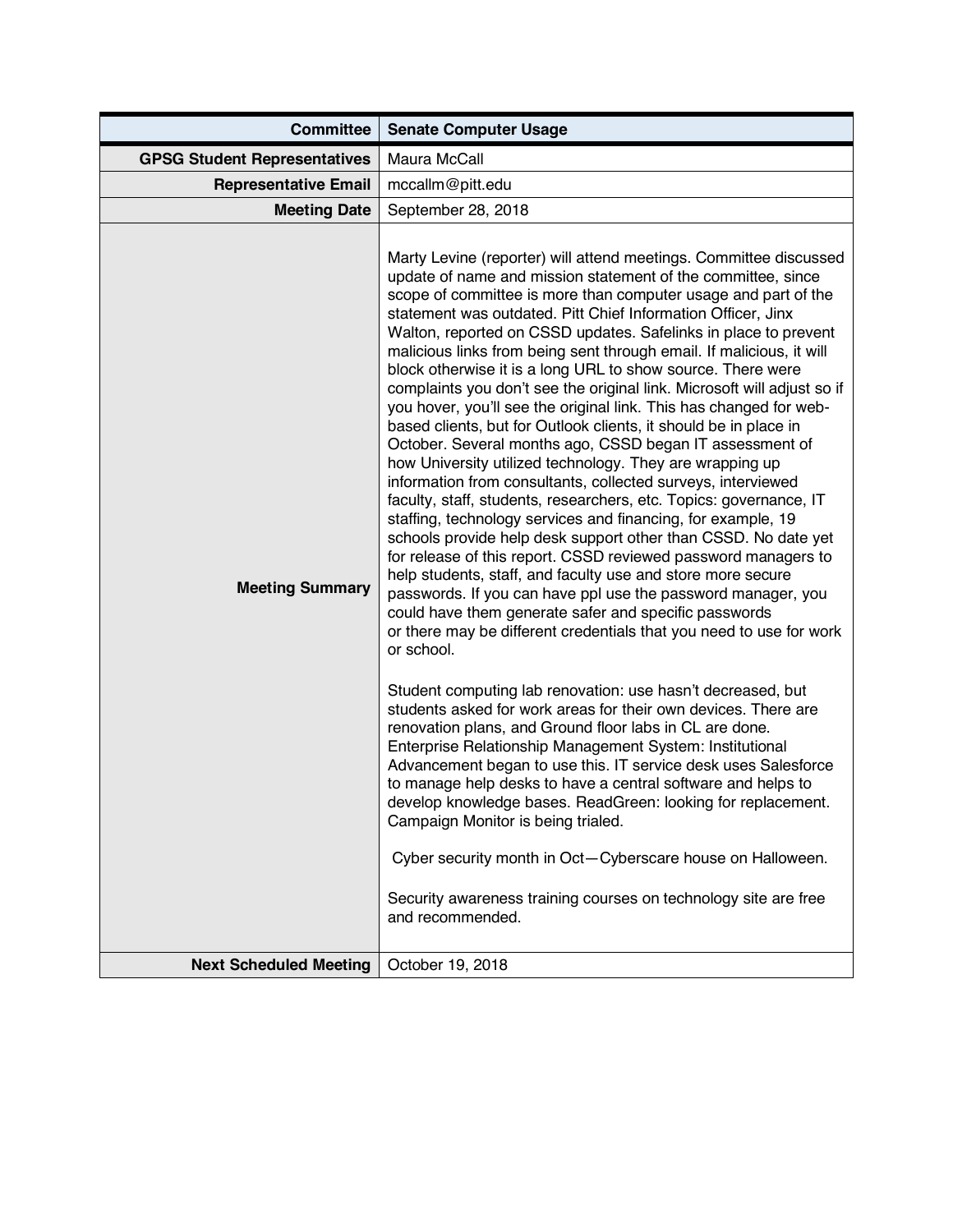| <b>Committee</b>                   | <b>Benefits and Welfare</b>                                                                                                                                                                                                                                                                                                                                                                                                                                                                                                                                                                                                                                                                                                                                                                                                                                                                                                                                                                                                                                                                                                                                                                                                                                                                                                                                                                                                                                                      |
|------------------------------------|----------------------------------------------------------------------------------------------------------------------------------------------------------------------------------------------------------------------------------------------------------------------------------------------------------------------------------------------------------------------------------------------------------------------------------------------------------------------------------------------------------------------------------------------------------------------------------------------------------------------------------------------------------------------------------------------------------------------------------------------------------------------------------------------------------------------------------------------------------------------------------------------------------------------------------------------------------------------------------------------------------------------------------------------------------------------------------------------------------------------------------------------------------------------------------------------------------------------------------------------------------------------------------------------------------------------------------------------------------------------------------------------------------------------------------------------------------------------------------|
| <b>GPSG Student Representative</b> | Michelle Ozaeta                                                                                                                                                                                                                                                                                                                                                                                                                                                                                                                                                                                                                                                                                                                                                                                                                                                                                                                                                                                                                                                                                                                                                                                                                                                                                                                                                                                                                                                                  |
| <b>Representative Email</b>        | mgo11@pitt.edu                                                                                                                                                                                                                                                                                                                                                                                                                                                                                                                                                                                                                                                                                                                                                                                                                                                                                                                                                                                                                                                                                                                                                                                                                                                                                                                                                                                                                                                                   |
| <b>Meeting Date</b>                | September 26, 2018                                                                                                                                                                                                                                                                                                                                                                                                                                                                                                                                                                                                                                                                                                                                                                                                                                                                                                                                                                                                                                                                                                                                                                                                                                                                                                                                                                                                                                                               |
| <b>Meeting Summary</b>             | For the most part, the main topic of the meeting was faculty and<br>staff concerns about leave time. The differences between the two<br>policies were discussed (staff leave policy is similar to that of<br>faculty, however, faculty has slightly more paid leave time).<br>Additionally, the methods for requesting leave time as well as the<br>different types of leave one can request were discussed as well - all<br>this information is available on the school's HR website.<br>Other topics that were briefly discussed include:<br>Initiative to make Pitt a smoke-free campus (will be<br>discussed further next month)<br>UPMC and Highmark split (apparently this mostly affects<br>people planning to retire and retirees more so than<br>employees)<br>The mental health task force's lunch series (it's going to<br>start in November, more details later).<br>UPMC's pharmacy is offering all Pitt employees free<br>medication counseling. This will also be extended to<br>students.<br>There were two topics that were touched upon/mentioned that I feel<br>should be brought up as well.<br>The first and most important thing was that one of the<br>planned topics for next month's meeting is the prospect of<br>graduate student unionization and what are some changes<br>that can occur if it is successful.<br>Secondly, that spring registration holds will be placed on<br>international students who do not have domestic health<br>insurance. |
| <b>Next Scheduled Meeting</b>      | October 24, 2018                                                                                                                                                                                                                                                                                                                                                                                                                                                                                                                                                                                                                                                                                                                                                                                                                                                                                                                                                                                                                                                                                                                                                                                                                                                                                                                                                                                                                                                                 |

| Committee                           | <b>Conflict of Interest</b>                                                                                                                                          |
|-------------------------------------|----------------------------------------------------------------------------------------------------------------------------------------------------------------------|
| <b>GPSG Student Representatives</b> | Karthika Ramanathan                                                                                                                                                  |
| <b>Representative Email</b>         | kar231@pitt.edu                                                                                                                                                      |
| <b>Meeting Date</b>                 | September 21, 2018                                                                                                                                                   |
| <b>Meeting Summary</b>              | The meeting was a regular monthly meeting to discuss issues of<br>conflicts, primarily related with professors who are trying to<br>commercialize the research work. |
| <b>Next Scheduled Meeting</b>       | October 9, 2018                                                                                                                                                      |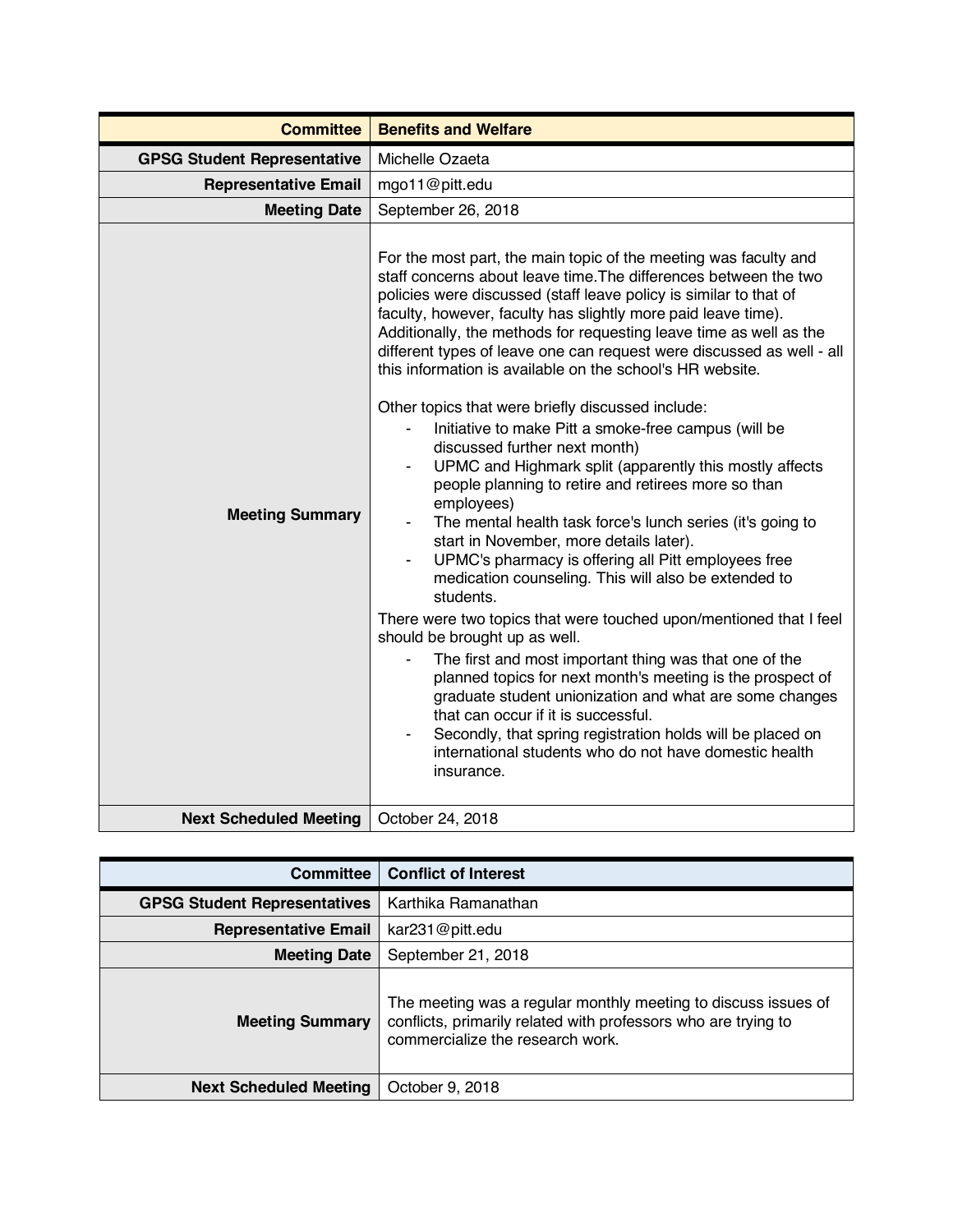## **Committees that did not meet in September:**

| Committee                | <b>Student Representative</b> | <b>Student Email</b> |
|--------------------------|-------------------------------|----------------------|
| Mental Health Task Force | Chi Bui                       | cyb8@pitt.edu        |
| Governmental Relations   | Michael Granovetter           | mcg77@pitt.edu       |
| <b>Faculty Affairs</b>   | Sami Mian                     | sam415@pitt.edu      |